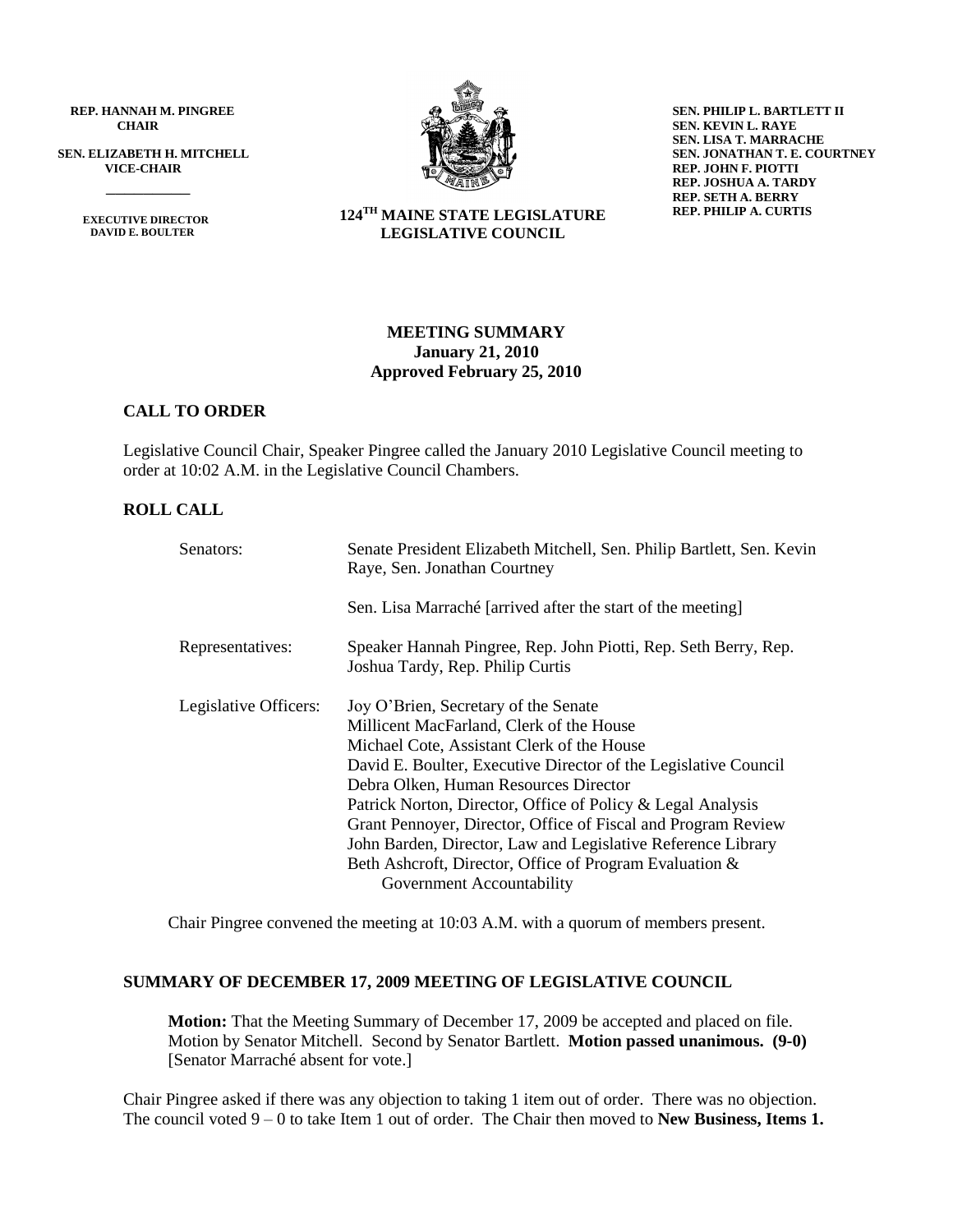## **NEW BUSINESS**

## **Item #1: Consideration of After Deadline Bill Requests / Addendum**

Legislative Council Chair Pingree noted that a number of bill requests related to taxation had been tabled at the October Council meeting awaiting the outcome of the November referendum. With respect to those bill requests, the council acted on them as follows.

**Motion:** That all taxation-related legislative requests for bills that had been tabled at either the Legislative Council's October or November meetings, specifically LRs 2371, 2068, 2141, 2497, 2088, 2239, 2309, 2431, 2299, 2042, and 2238 not be authorized for introduction in the  $2<sup>nd</sup>$  Regular Session of the 124<sup>th</sup> Legislature. Motion by Representative Piotti. Second by Senator Courtney. **Motion passed unanimous. (9-0) [**Senator Mitchell absent for vote]

The Legislative Council then proceeded to consider and vote on the other bill requests in accordance with the previously adopted protocol. Of the 44 bill requests, the council authorized 20 requests for introduction in the 2nd Regular Session of the 124th Legislature, 18 failed to be authorized, 1 was withdrawn by the sponsor, and 5 were tabled until a future Legislative Council meeting. The Legislative Council's actions on the requests are included on the attached list.

The Legislative Council then returned to the other items on its agenda.

## **REPORTS FROM EXECUTIVE DIRECTOR AND COUNCIL OFFICES**

## **Executive Director's Report**

David Boulter, Executive Director of the Legislative Council, reported on the following:

1. Participation in on-site health programs

The H1N1 and season flu clinic held on January  $12<sup>th</sup>$  was well attended, with 334 influenza vaccinations administered to legislators and employees. This was the second of two flu clinics held; over 165 seasonal flu shots were administered during the earlier flu clinic.

Sixteen legislative employees, representing nearly all legislative offices, participated in a CPR training class held at the State House on January  $19<sup>th</sup>$ . The goal is to encourage legislative staff to be fully informed on the fundamentals of CPR, first aid and use of an AED should an emergency arise.

2. Email notification of expense payments to legislators

As reported earlier, legislators may now receive email notification using their designated email address whenever a state payment is made to their financial account. This notification allows legislators to know when deposits are to be made to their accounts along with transaction details. Since it was announced one week ago, 70 legislators have registered for this free service.

3. Library as potential repository for rules adopted by reference

The Law and Legislative Reference Library is pursuing discussions with the Secretary of State's office about becoming a designated repository for adopted state rules and standards that do not appear in full text in agency rules including those incorporated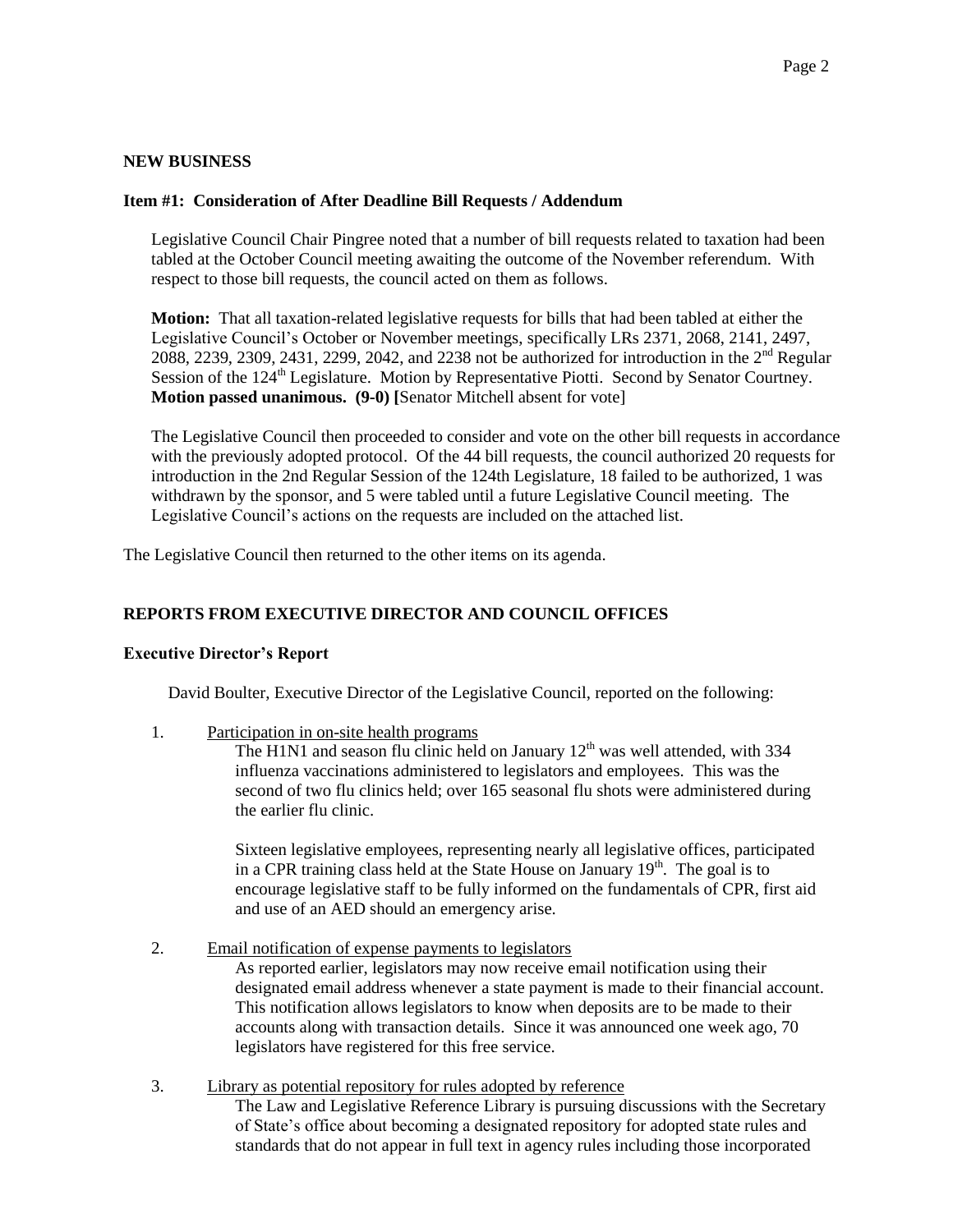by reference, such as fire, plumbing and building codes. As a repository, the library would become a readily accessible resource for agencies, other librarians, legislators and patrons who are seeking access to those rules and codes.

4. Preparation of Legislators' tax packets

Legislator tax packets for calendar year 2009 prepared by the Office of the Executive Director will be distributed to all legislators on Thursday, January  $28<sup>th</sup>$ . The packet provides important tax information related to legislator payments that legislators will need in order to prepare their 2009 income tax returns.

### **Fiscal Report**

Grant Pennoyer, Director, Office of Fiscal and Program Review, reported the following.

#### **Revenue Update**

| Total General Fund Revenue - FY 2010 (\$'s in Millions) |           |           |        |          |            |          |
|---------------------------------------------------------|-----------|-----------|--------|----------|------------|----------|
|                                                         | Budget    | Actual    | Var.   | $%$ Var. | Prior Year | % Growth |
| December                                                | \$213.2   | \$243.4   | \$30.2 | 14.2%    | \$241.5    | 0.8%     |
| <b>FYTD</b>                                             | \$1,175.1 | \$1,208.1 | \$33.0 | 2.8%     | \$1,285.8  | -6.0%    |
|                                                         |           |           |        |          |            |          |

General Fund revenue in December was \$30.2 million (14.2%) over budget and was \$33.0 million (2.8%) over budget for the first half of FY 2010 based on the revised budgeted amounts of the December 2009 Revenue Forecast. General Fund revenue collections for the first half of FY 2010 declined 6.0% from the same period in FY 2009.

With the exception of Sales and Use taxes and Service Provider tax, all major General Fund tax categories were above budget with Corporate Income Tax leading the way at \$12.6 million over budget in December and for the fiscal year-to-date (FYTD). While December's positive performance is good news, a majority of this positive variance for December is related to timing issues. Over the course of this fiscal year much of this positive variance will be offset. Cigarette Tax and Transfers to Tax Relief Programs, which contributed just under \$10 million to December's positive variances, are the most significant examples of temporary variances that will likely be offset in January. \$2.8 million of the positive variance in the Other Revenue category was from Milk Pool distributions. That positive variance will be eliminated by the end of FY 2010.

Individual Income Tax estimated payments, which are due January 15th, were over budget in December. Some of this may represent greater than budgeted early payments by taxpayers to reduce their 2009 federal income tax liability. These early payments in December will reduce January receipts, potentially increase refunds or reduce final payments due April 15th.

December's Sales Tax performance, although under budget in December, was much closer to revised targets and is virtually on target for the first half of FY 2010. However, the Service Provider Tax, which was not adjusted in the December forecast, has fallen further below projections and was \$0.8 million (3.1%) below projections for the first half of FY 2010. Consumption of taxable goods and services remains weak. January revenue representing the remainder of holiday sales will be an important indicator for the next revenue forecast update.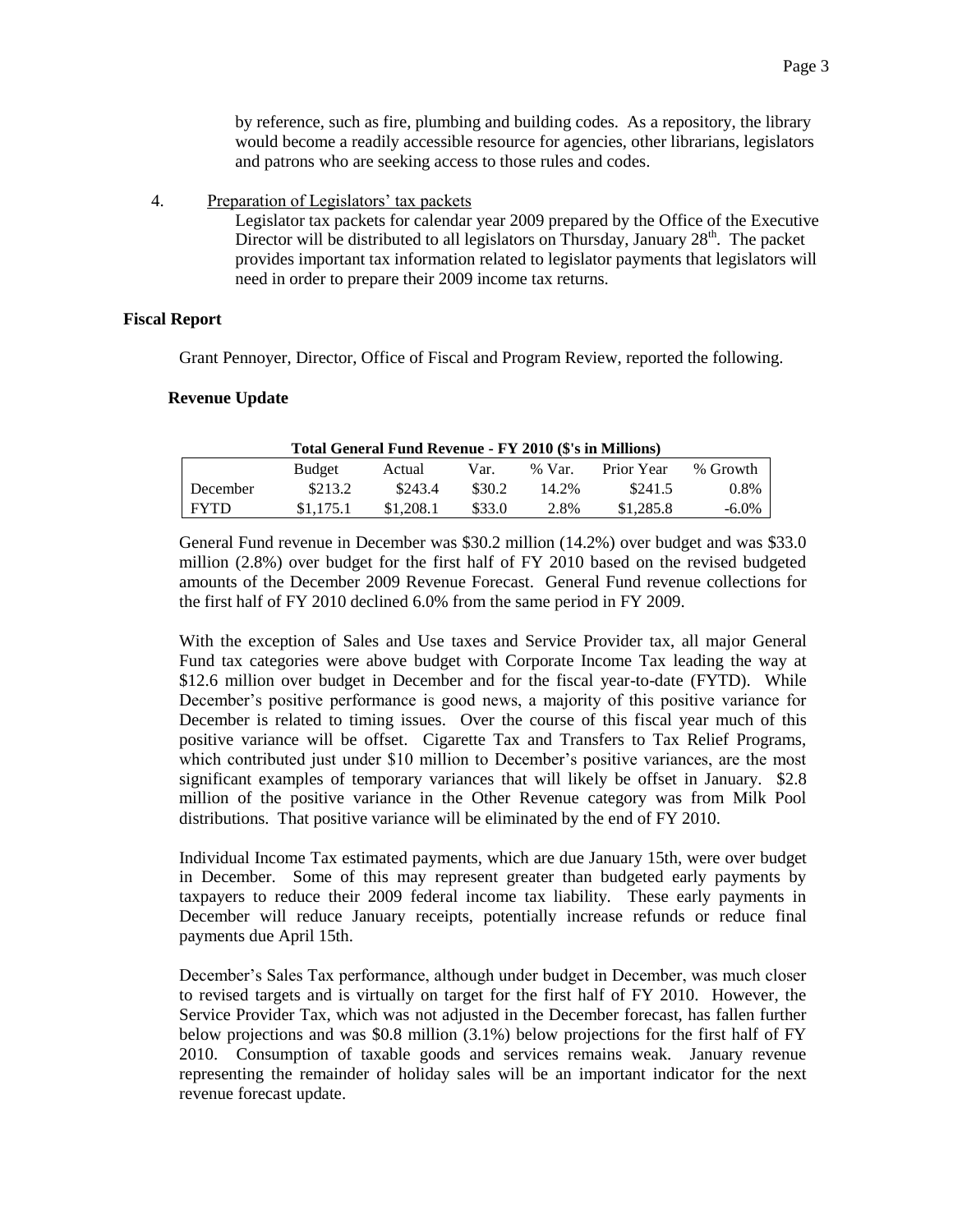|--|--|

| Total Highway Fund Revenue - FY 2010 (\$'s in Millions) |         |         |       |          |            |           |
|---------------------------------------------------------|---------|---------|-------|----------|------------|-----------|
|                                                         | Budget  | Actual  | Var.  | $%$ Var. | Prior Year | % Growth  |
| December                                                | \$22.6  | \$23.7  | \$1.1 | 4.9%     | \$26.4     | $-10.2\%$ |
| <b>FYTD</b>                                             | \$135.8 | \$139.5 | \$3.7 | 2.7%     | \$145.0    | $-3.8\%$  |

Highway Fund revenue was \$1.1 million (4.9%) over budget in December. Primarily due to the gasoline tax portion of the Fuel Taxes category, the total variance for the FYTD was \$3.7 million (2.7%). Because the gasoline tax was not adjusted in the December forecast, the monthly distribution of budgeted revenue was also not adjusted. That monthly distribution had built up a positive variance of \$2.8 million for the gasoline tax through November.

With the exception of motor vehicle inspection fees, there were no other major variances from the revised revenue forecast. Motor vehicle inspection fees varied widely last fiscal year from month to month, but did average out close to budget by the close of the fiscal year. Expectations are the same for this fiscal year.

#### **Cash Balances**

Presented below is a summary of the State's average cash balances in December 2009 compared to December 2008. The reliance on internal borrowing to meet General Fund cash flow needs was at its highest level ever at \$300.0 million last month, \$175.0 million higher than December 2008. The December average balance for the total cash pool was \$330.2 million, almost \$74.3 million less than last December and significantly below the historical average (2001 to 2008) of \$523.9 million.

The State Treasurer and State Controller have been evaluating cash needs and cash flow projections. Their current assessment is that the cash pool can support this high level of internal borrowing through January (current budget assumptions had assumed internal borrowing through December).

The Dirigo Health Fund made some progress with the receipt of additional revenue from the final installment of the previously assessed savings offset payments. The average balance in the fund exclusive of the \$25 million General Fund cash advance was -\$16.1 million in December. With just 6 months remaining, it will be very difficult for Dirigo Health to reverse that \$16.1 million negative balance in order to repay the General Fund before the end of FY 2010.

Average balances for federal funds in December remained substantially negative as they were in the previous 2 months. This substantial negative balance was primarily related to MaineCare spending. The Department of Health and Human Services has not provided an explanation for the substantial negative balances. It appears to be coincident with unusually large payments related to hospital settlements. A similar negative balance occurred in May 2009 when another very large payment for hospital settlements occurred.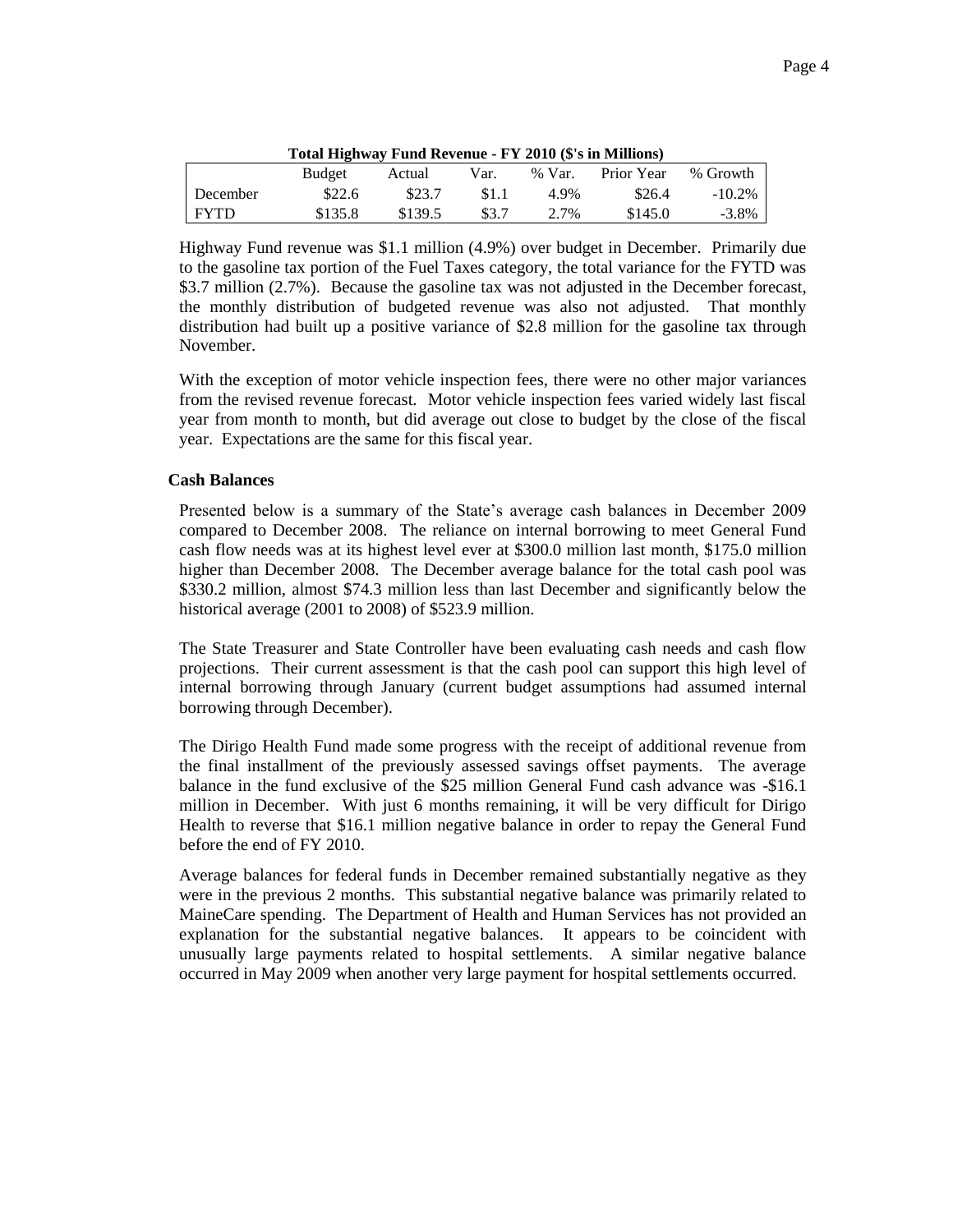| <b>Summary of Treasurer's Cash Pool</b> |             |             |  |  |  |  |
|-----------------------------------------|-------------|-------------|--|--|--|--|
| <b>December Average Daily Balances</b>  |             |             |  |  |  |  |
| Millions of \$'s                        |             |             |  |  |  |  |
|                                         | 2008        | 2009        |  |  |  |  |
| General Fund (GF) Total                 | \$20.2      | \$16.3      |  |  |  |  |
| General Fund (GF) Detail:               |             |             |  |  |  |  |
| <b>Budget Stabilization Fund</b>        | \$130.9     | \$0.2\$     |  |  |  |  |
| <b>Reserve for Operating Capital</b>    | \$40.6      | \$0.0       |  |  |  |  |
| <b>Tax Anticipation Notes</b>           | \$0.0       | \$0.0       |  |  |  |  |
| <b>Internal Borrowing</b>               | \$125.0     | \$300.0     |  |  |  |  |
| Other General Fund Cash                 | $(\$276.3)$ | $(\$283.9)$ |  |  |  |  |
| Other Spec. Rev. - Interest to GF       | \$39.9      | (\$15.9)    |  |  |  |  |
| Other State Funds - Interest to GF      | (\$13.1)    | \$15.1      |  |  |  |  |
| Highway Fund                            | \$11.8      | \$20.4      |  |  |  |  |
| Other Spec. Rev. - Retaining Interest   | \$62.3\$    | \$38.6      |  |  |  |  |
| Other State Funds                       | \$204.9     | \$152.4     |  |  |  |  |
| <b>Independent Agency Funds</b>         | \$78.5      | \$103.2     |  |  |  |  |
| Total Cash Pool                         | \$404.5     | \$330.2     |  |  |  |  |

### **Winter Revenue Forecast Schedule**

The Consensus Economic Forecasting Commission (CEFC) will meet on Monday, January 25th at 9:30AM in the Legislative Council Chambers to begin the winter forecast process. The Revenue Forecasting Committee will meet toward the end of February (very likely during the last week) to conclude the update of the revenue forecast in time for the March 1st reporting deadline.

## **EXECUTIVE SESSION**

**Motion:** That, in accordance with 1 MRSA section 405, subsection 6, the Legislative Council enter into an executive session for the purposes of considering or discussing the results of the Personnel Committee's search process and resulting recommendations for appointment of a new Director of Information Services and a Director of the Office of the Revisor of Statutes, and also to discuss information from counsel with respect to a matter in litigation. **Motion by Senator Mitchell. Second by Representative Tardy. Motion passed unanimous.**  $(8-0)$ **.** [Senator Marraché, Senator Raye absent for vote]

The Council recessed at approximately 10:56 a.m. to go into an executive session.

The Legislative Council adjourned its executive session at 11:19 a.m. Motion by Senator Mitchell. Second by Representative Berry. **Motion passed unanimous (8-0-0-2). [Senator Bartlett and Representative Tardy absent for vote]**

The Chair reconvened the Legislative Council meeting at 11:20 a.m.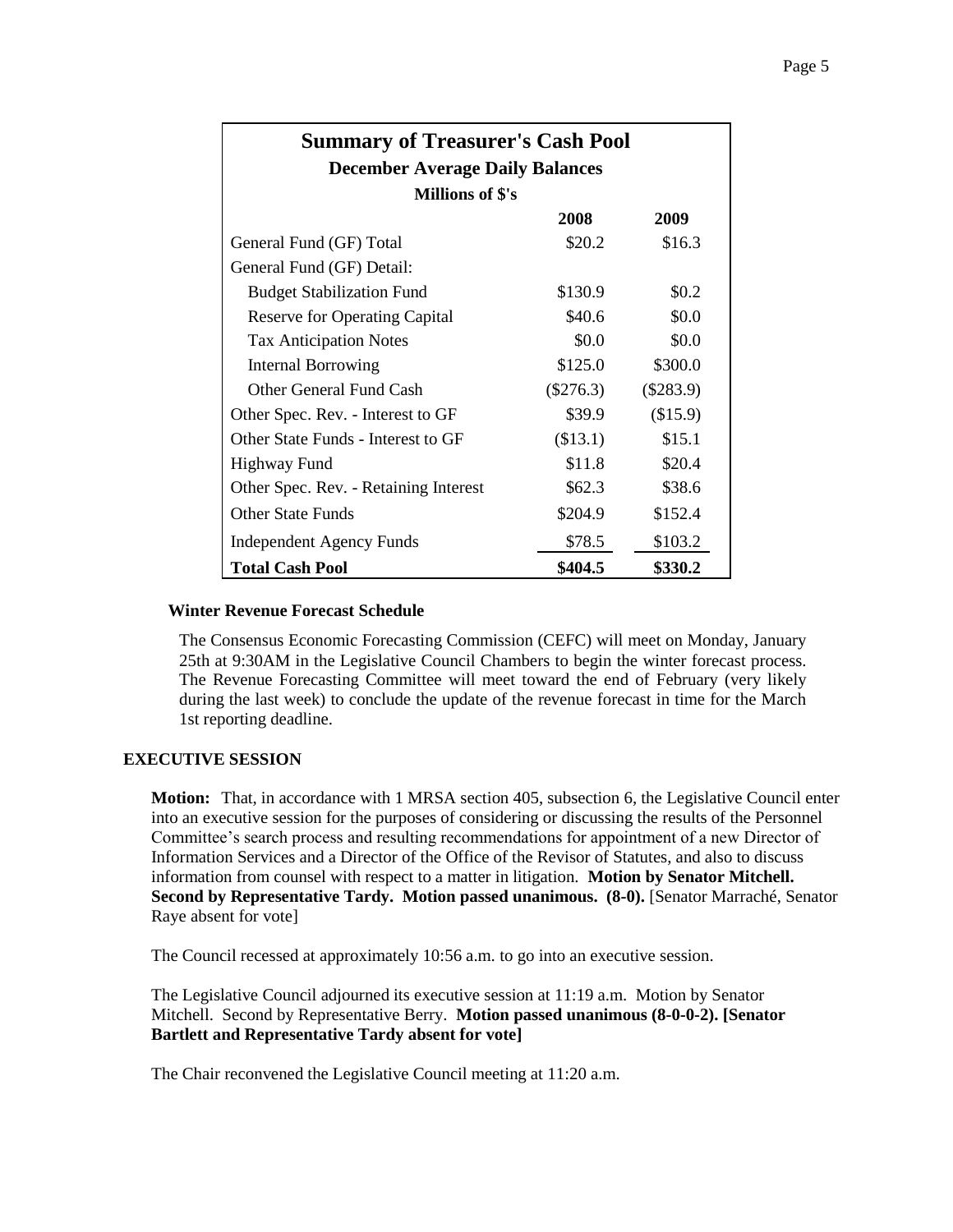## **REPORTS FROM COUNCIL COMMITTEES**

### **1. Personnel Committee**

Speaker Pingree, chair of the Personnel Committee reported on the following.

The Personnel Committee's Interview Panel began a search process in late summer to recruit for the positions of Revisor of Statutes and Director of Information Technology (IS Director). The panel conducted an extensive recruitment process, advertising nationally, online, and in Maine newspapers. The panel met frequently over a period of months, establishing position qualifications, reviewing applications, interviewing candidates and contacting references. The recruitment process has now been concluded and two very strong candidates are being recommended for appointment.

The interview panel considered over 120 applicants for the Director of Information Technology position and after preliminary screening narrowed the list to a top tier list. The panel interviewed five highly qualified individuals, some in the public sector and some in private sector, and conducted several second interviews. After careful consideration, the panel has recommended unanimously that current deputy director Scott Clark's educational background as well as his extensive experience here in the Legislature during the past 9 1/2 years and as an IT director with another branch of government would serve the Legislature well as it continues to improve its technological systems and capacity.

Similarly, the Revisor position produced applications from 21 well-qualified candidates, four of whom the panel interviewed. Again after careful consideration, the panel is recommending unanimously that current ROS Principal Analyst Suzanne Gresser be appointed as director of the Office of the Revisor of Statutes. With her 20+ years of experience as an attorney in the Revisor's Office and exemplary credentials, the committee is confident that Suzanne can lead the Revisor's office in a progressive and effective manner.

The challenges and needs of the legislature will continue to evolve as it confronts both new and old issues. The Personnel Committee is confident that both Mr. Clark and Ms. Gresser will be effective directors in leading their offices with skill and foresight.

**Motion:** That upon the unanimous recommendation of the Personnel Committee, the Legislative Council appoint Scott Clark of Augusta as director of the Office of Information Services for a 3-year term, commencing on Monday, January 25, 2010, pursuant to 3 MRSA, section 162, subsection 6, and that Mr. Clark's initial salary in the position be established at salary grade 14, step 7; further that, the executive director, in consultation with the director, establish performance standards and goals for the director's position and make such operational and organizational improvements as necessary to assure an effective Office of Information Services. Motion by Representative Pingree. Second by Representative Piotti and Senator Raye. **Motion passed unanimous. (8-0)** [Senator Bartlett and Representative Tardy absent for vote.]

Council Chair Pingree congratulated Mr. Clark on his appointment. She said there is considerable excitement about how best to improve legislative operations using technology including re-establishing an information technology committee that would meet periodically. She said she would be seeking volunteers from the council to sit on a committee.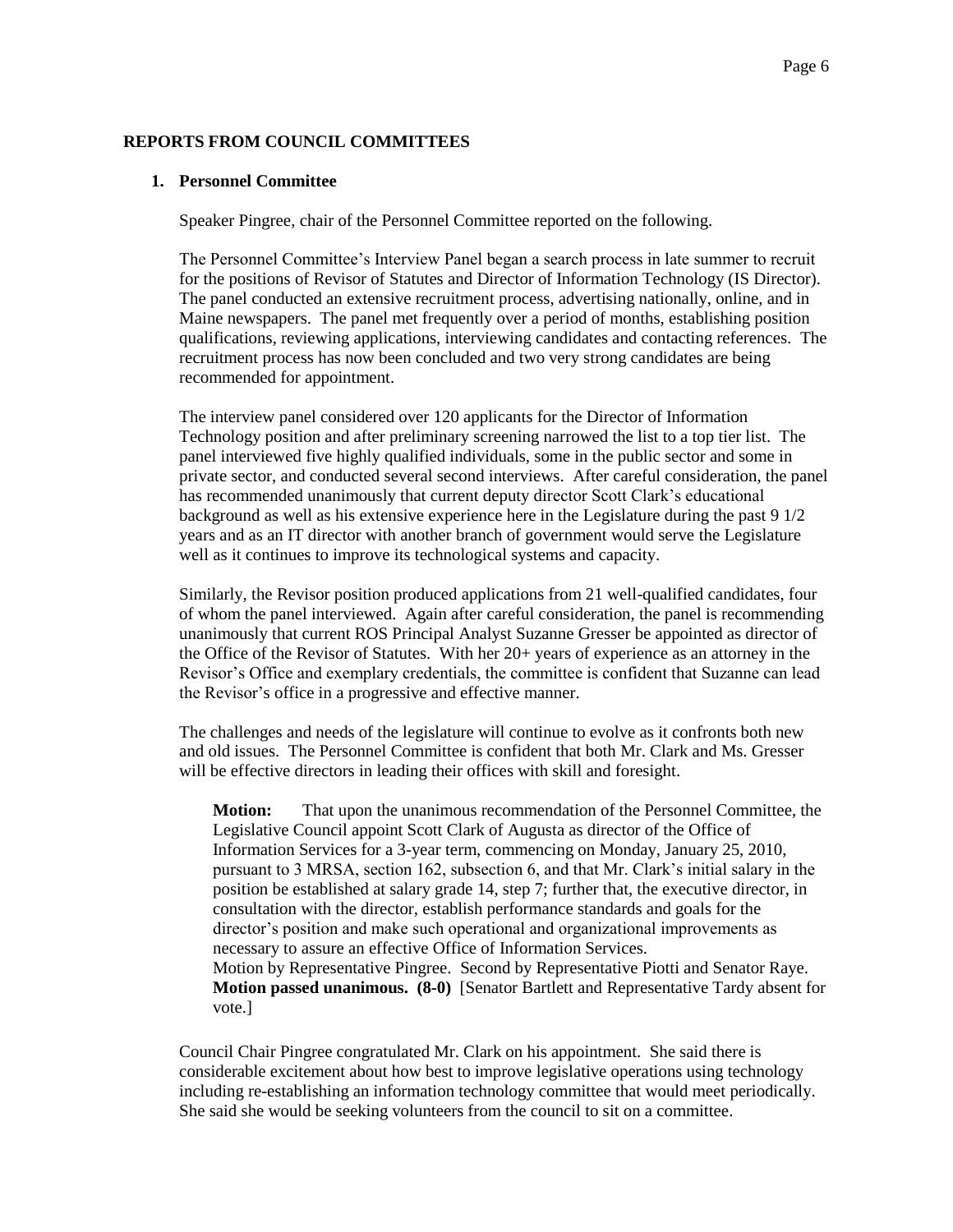**Motion:** That upon the unanimous recommendation of the Personnel Committee, the Legislative Council appoint Suzanne Gresser of Freeport as director of the Office of the Revisor of Statutes for a 3-year term, commencing on Monday, January 25, 2010, pursuant to 3 MRSA, section 162, subsection 6, and that Ms. Gresser's initial salary in the position be established at salary grade 14, step 6; further that, the executive director, in consultation with the director, establish performance standards and goals for the director's position and make such operational and organizational improvements as necessary to assure an effective Office of the Revisor of Statutes. Motion by Representative Pingree. Second by Senator Raye. **Motion passed unanimous. (9-0) [**Representative Tardy absent for vote.]

Council Chair Pingree thanked the interview panel members for their work and stated that they should feel proud that the selected candidates were internal to the legislature, which speaks well of those offices and how hard they work.

# **2. State House Facilities Committee**

Facilities Committee Chair Piotti stated that he had no report but he would be speaking to Mr. Boulter about scheduling a facilities committee meeting next month to discuss several items related to facilities.

# **3. Budget Subcommittee**

Budget Subcommittee Chair Mitchell stated that she had no report but the budget work is really just beginning. Legislative Council Chair Pingree mentioned that, on behalf of the Council, she had sent a letter to the Joint Standing Committee on Appropriations and Financial Affairs indicating that the Council was planning to meet its budget adjustment target of \$2.2 million, as proposed in the Governor's supplemental budget bill. The Council must decide if that target is achievable and if so, how to achieve it. President Mitchell noted that all legislative operations will be looked at, but keeping in mind that the legislature is a separate, co-equal branch of government as the Council strives to meet the target.

# **4. CSG Annual Meeting Planning Subcommittee**

(No Report)

# **ITEM 1: Legislative Council Actions Taken by Ballot**

A copy of the list of actions taken by ballot by the Legislative Council since its December 17, 2009 meeting was included in the Council's packet of information. No further action by the Legislative Council was required.

Chair Pingree then proceeded to **Item 2** under New Business.

## **NEW BUSINESS**

## **Receipts of reports: ITEM #2: 2009 Annual Report of Midcoast Regional Redevelopment Authority**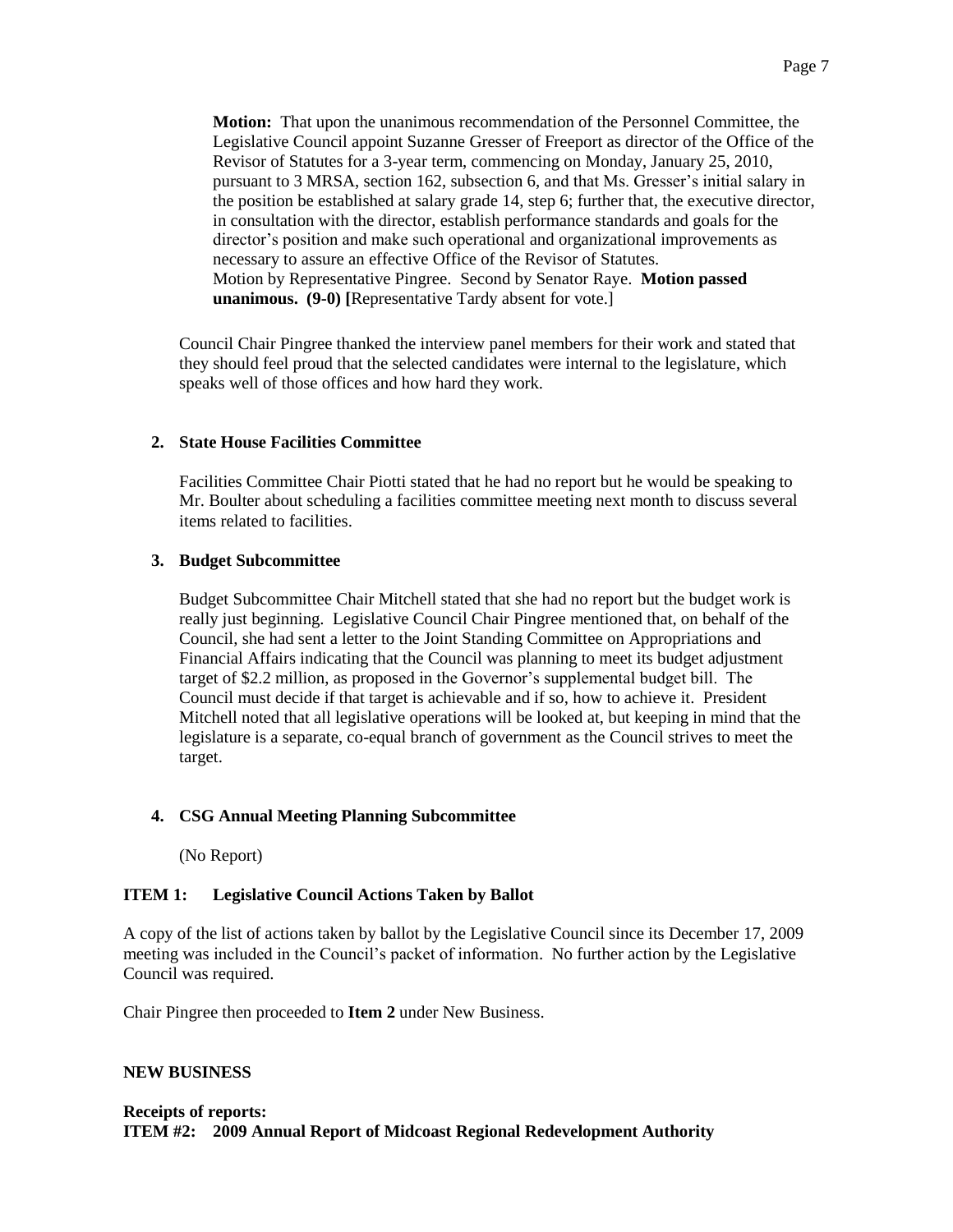- **ITEM #3: Study on the Feasibility of and the Process for the Creation of an Insurance Fraud Division within the Bureau of Insurance (Maine Bureau of Insurance)**
- **ITEM #4: Review and Evaluation of LD 425, An Act to Require Private Insurance Coverage for Certain Services for Children with Disabilities (Maine Bureau of Insurance)**
- **ITEM #5: Final Report of the Study Commission Regarding Teachers' Compensation**
- **ITEM #6: Report on the State of Competition in the Maine Workers' Compensation Market (Maine Bureau of Insurance)**
- **ITEM #7: Final Report of the Commission to Study Energy Infrastructure**
- **ITEM #8: Review and Evaluation of LD 1198 – An Act to Reform Insurance Coverage to Include Diagnosis for Autism Spectrum Disorders (Maine Bureau of Insurance)**
- **ITEM #9: Fourth Annual Report of the Right to Know Advisory Committee**

## **ITEM #10: Final Report: Initiative to Streamline State Government (Joint Standing Committee on Appropriations and Financial Affairs)**

**Motion:** To accept the following reports and place them on file.

- *2009 Annual Report of Midcoast Regional Redevelopment Authority*
- *Study on the Feasibility of and the Process for the Creation of an Insurance Fraud Division within the Bureau of Insurance;*
- *Review and Evaluation of LD 425, An Act to Require Private Insurance Coverage for Certain Services for Children with Disabilities;*
- *Final Report of the Study Commission Regarding Teachers' Compensation;*
- *Report on the State of Competition in the Maine Workers' Compensation Market;*
- *Final Report of the Commission to Study Energy Infrastructure;*
- *Review and Evaluation of LD 1198 – An Act to Reform Insurance Coverage to Include Diagnosis for Autism Spectrum Disorders;*
- *Fourth Annual Report of the Right to Know Advisory Committee;*
- *Final Report: Initiative to Streamline State Government.*

Motion by Senator Bartlett. Second by Senator Raye. **Motion passed unanimous (9-0).** [Representative Piotti absent for vote]

# **ITEM # 11: Government Evaluation Act Review of the Maine Human Rights Commission (Joint Standing Committee on Judiciary)**

The letter from the committee was presented for informational purposes only. The full report was submitted to the legislature. No Legislative Council action was required.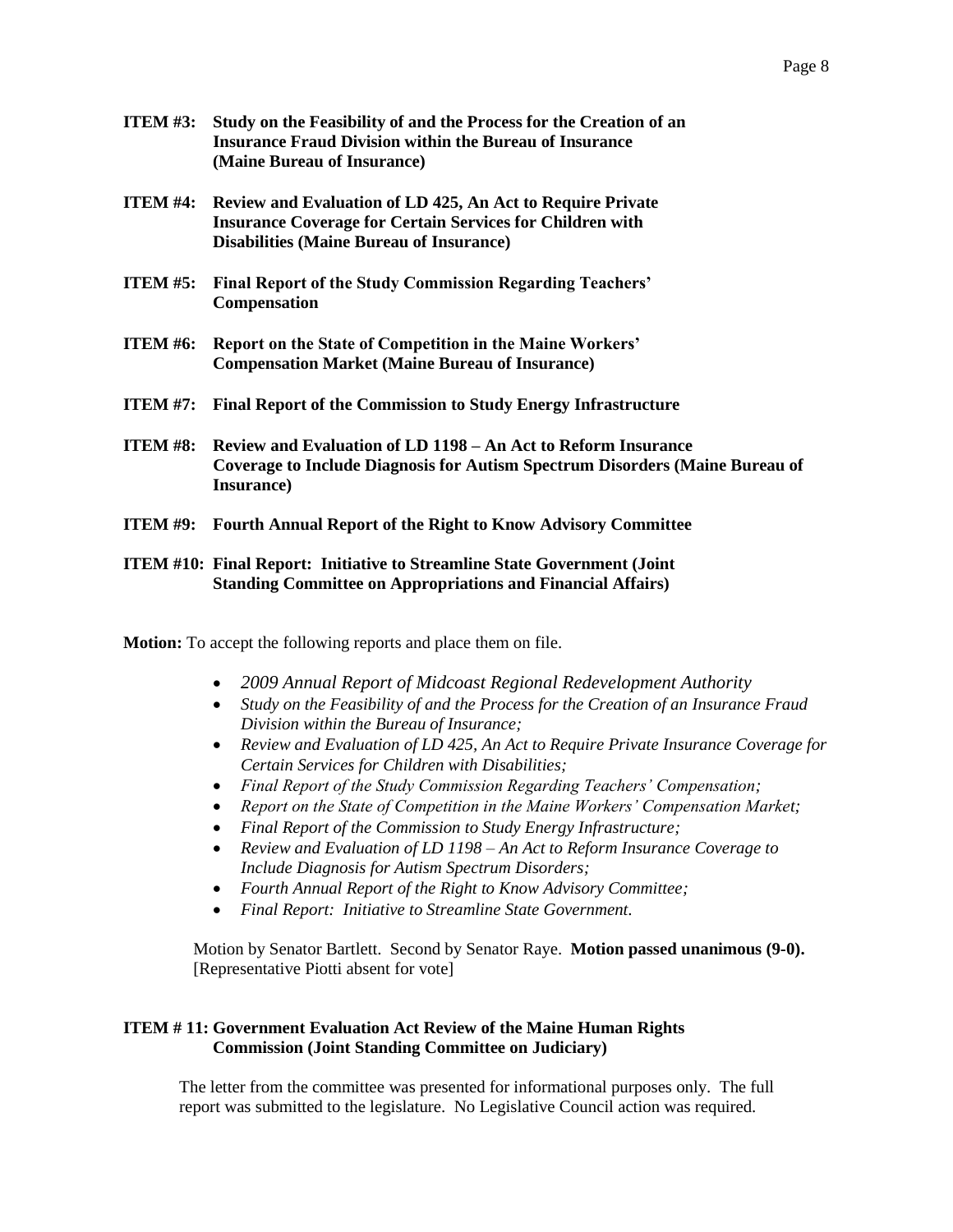### **ITEM #12: 2009 OPEGA Annual Report on Activities and Performance**

[Presentation by OPEGA Director Beth Ashcroft]

Ms. Ashcroft presented OPEGA's *Annual Report on Activities and Performance* for 2009. She proceeded to summarize the major components of the report. Ms. Ashcroft explained that the report is divided into three major categories: summary of the reports issued in 2009 and their results (page 19); assessment of OPEGA's performance on its strategic plan and objectives (page 6); and a five year review of OPEGA inputs, outputs and outcomes (page 3).

### Reports Issued

In 2009, OPEGA issued five reports, four of which related to projects initiated in 2008 under the direction of the Government Oversight Committee of the  $123<sup>rd</sup>$  Legislature. The reports were:

- *Final Report on MaineCare Children's Outpatient Mental Health Services*
- *Final Report on MaineCare Durable Medical Equipment and Medical Supplies*
- *Final Report on a Fund for a Healthy Maine Programs*
- *Information Brief on a Fund for a Healthy Maine Programs*
- *Final Report on Maine State Prison Management Issues*

Phase I of the Fund for a Healthy Maine Programs assessment addressed how Maine compares with other states in preventative health expenditures and phase II was a broad analysis of the effectiveness and efficiencies of activities.

In each report, key issues, required actions and recommendations were identified. Appendix C of the annual report summarizes the 19 reports issued by OPEGA during its five year existence and OPEGA's impact for those projects.

#### OPEGA's Performance

In February 2009, OPEGA developed a strategic plan designed to elevate OPEGA's performance. The plan established goals, objectives and performance measures to judge OPEGA's progress. A number of performance measures have target dates of December 2010, although progress toward those is noted in the report. Ms. Ashcroft explained that OPEGA has some goals and objectives that will be challenging to meet, including those related to conducting audits, evaluations and reviews on topics that are of primary interest to the legislature. OPEGA is exploring ways to make its work products more accessible and useful to legislators.

#### Five Year Plan

Ms. Ashcroft reminded the Legislative Council that the office was created five years ago. The cost effectiveness and efficiency of OPEGA and the Government Oversight Committee can be assessed by considering the resources expended (inputs), outputs produced and ultimately the outcomes achieved as a result. The report provides a snapshot of those factors. Ms. Ashcroft invited the Legislative Council members to provide her with feedback on the usefulness of those factors as indicators of performance. She concluded her remarks by saying she plans to work more with the office and the Government Oversight Committee to improve OPEGA's overall performance. Ms. Ashcroft then invited the council members to ask questions.

President Mitchell reflected on her time as a member of the oversight committee and asked Ms. Ashcroft to whether she felt the OPEGA statutes gave the office sufficient authority to analyze programs and make qualitative determinations as to which programs in a department are more